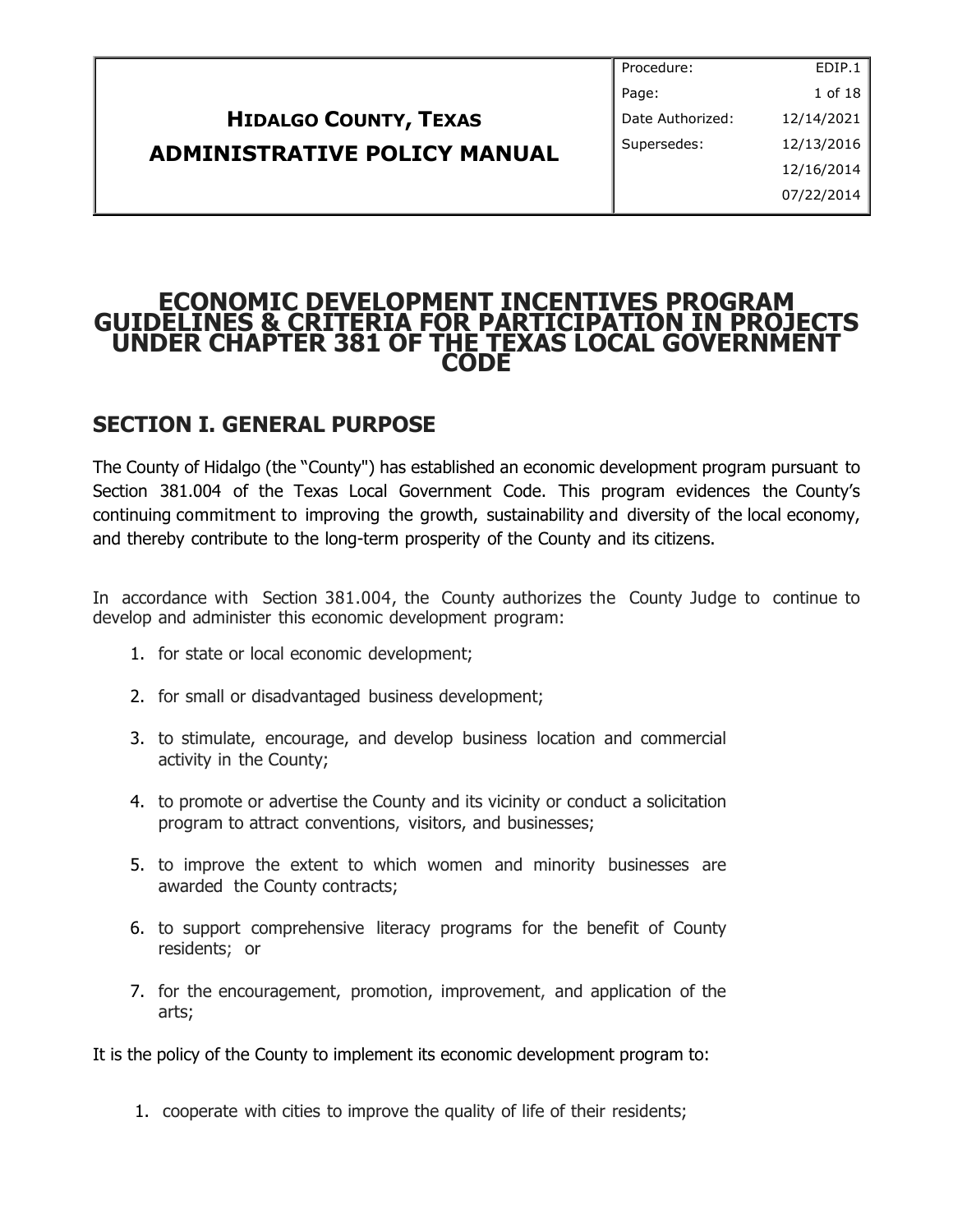|                                     | Procedure:       | EDIP.1     |
|-------------------------------------|------------------|------------|
|                                     | Page:            | 2 of 18    |
| <b>HIDALGO COUNTY, TEXAS</b>        | Date Authorized: | 12/14/2021 |
| <b>ADMINISTRATIVE POLICY MANUAL</b> | Supersedes:      | 12/13/2016 |
|                                     |                  | 12/16/2014 |
|                                     |                  | 07/22/2014 |
|                                     |                  |            |

- 2. plan for and promote the future development of the County, including communities, rural areas, and the Rio Grande Valley region; and
- 3. eliminate duplication and promote efficiency m the coordinated economic development of Hidalgo County.

The County aims to be flexible and innovating in exploring various avenues for economic development through this program and welcomes input from the community regarding other ways to support economic development in the County.

Through this program, the County may provide incentives for certain private and/or public developers and businesses that make or will make a measureable difference in achieving economic growth and development, expanding and diversifying the tax base and creating new employment opportunities within the County, pursuant to Chapter 381, Texas Local Government Code.

The County may use grants or loans of County funds, tax incentives and, to the extent the legislature appropriates unclaimed money the comptroller receives under Chapter 74, Property Code ("Comptroller Funds"), any Comptroller Funds received by the County in carrying out the program.

This program includes training for County personnel, support for various programs and initiatives that contribute to these economic development goals and purposes stated above and support for industry and businesses.

This policy also includes standards by which new businesses or expansion of existing businesses, and new developments or re-developments may be considered for financial incentives. The County will only consider granting such incentives to business and industry to the help alleviate underdeveloped, unproductive and/or blighted areas in the County that, without such incentives, would not normally be developed or redeveloped. In light of the County's goal to incentivize the development of areas of the County that would not normally be developed or redeveloped, the County will only provide incentives under this program to businesses or industries that are receiving an incentive from a municipality or other governmental entity, of the project is located within a municipality's jurisdiction. The incentive granted by the county must be less than the incentive granted by the municipality or other governmental entity.

It is the policy of the County that said consideration will be provided in accordance with the guidelines and criteria outlined in this document (the "Guidelines and Criteria"). The County is not obligated to grant any incentives to any applicant and nothing herein will imply or suggest that the County is under any obligation to provide such incentives to any applicant. All applicants will be considered on a case-by-case basis, and the decision to approve or deny any incentives to any particular applicant will be at the discretion of the Commissioners Court of the County. Adoption of these Guidelines and Criteria does not (1) limit the discretion of the Commissioners Court to decide whether to grant a specific incentive or enter into any related agreement,  $(2)$  limit the discretion of the Commissioners Court to delegate to its employees the authority to determine whether the Commissioners Court should consider a particular application for incentives or (3) create any property, contract or other legal right in any person to have the County consider or grant a specific application or request for incentives.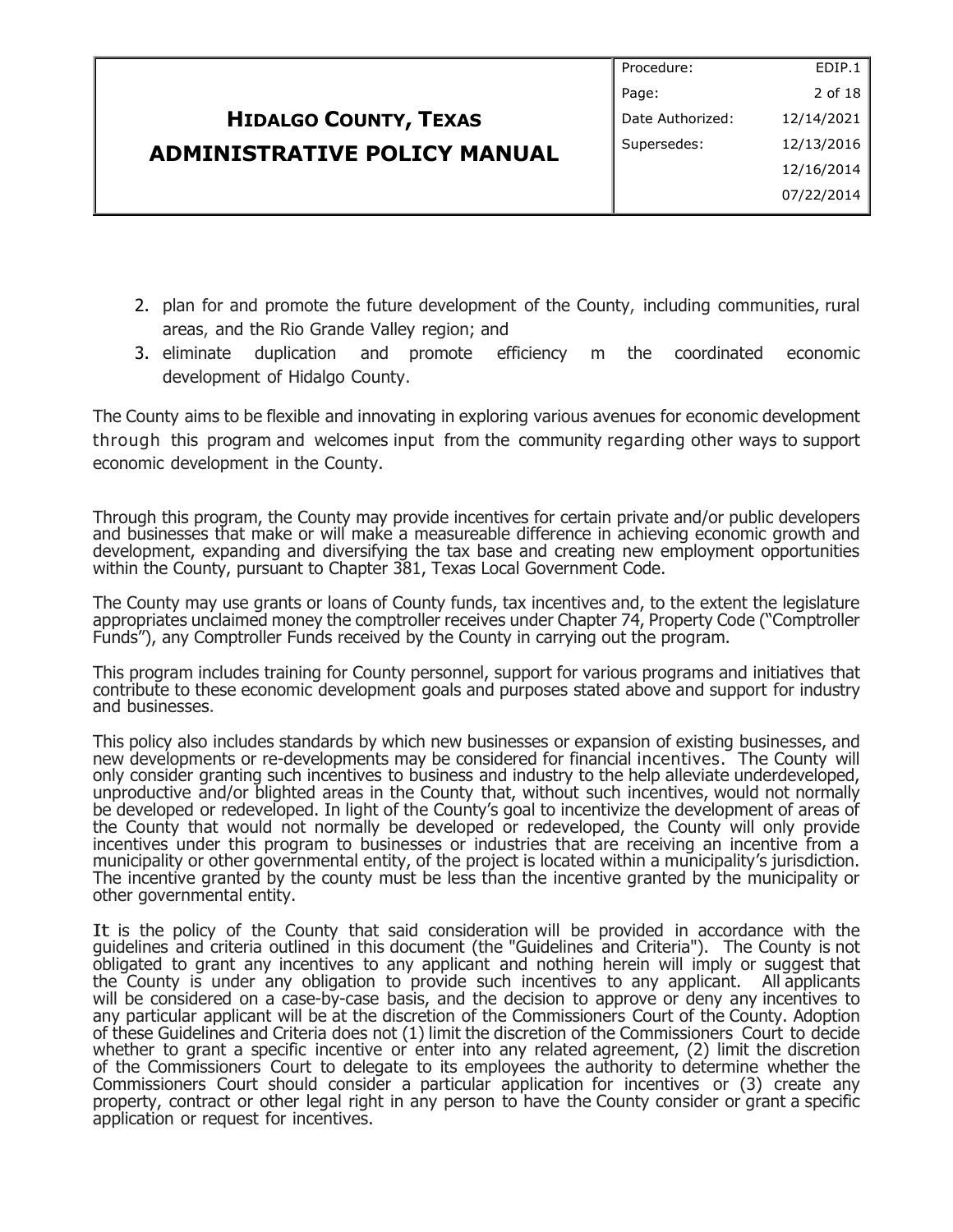|                                     | Procedure:       | EDIP.1     |
|-------------------------------------|------------------|------------|
|                                     | Page:            | 3 of 18    |
| <b>HIDALGO COUNTY, TEXAS</b>        | Date Authorized: | 12/14/2021 |
|                                     | Supersedes:      | 12/13/2016 |
|                                     |                  | 12/16/2014 |
|                                     |                  | 07/22/2014 |
| <b>ADMINISTRATIVE POLICY MANUAL</b> |                  |            |

# **SECTION II. PROGRAM COMPONENTS**

- **A. Economic Development Office Initiatives.** The staff of the County Judge's office tasked with the oversight of economic development matters for the county (the "economic development office") shall as part of this program:
	- i. implement and oversee marketing and advertising programs to support the purposes hereof; and
	- ii. participate in training and educational programs concerning economic development, including travel and other incidental expenses related thereto.
- **B. Literacy Programs and Arts Development Initiatives.** The County's economic development office is instructed to develop requirements for arts and literacy projects that may be supported through this program, including developing an appropriate application for this component of the program. Projects must demonstrate either support for economic development or increased attractiveness of the County for economic development. The County anticipates such projects will be nonprofit.
- **C. Financial Incentives for Business and Industry.** Business and industry development projects meeting the Guidelines and Criteria set forth below may be considered for financial incentives as part of this program. The County will use its tax abatement application as the application for this program (with applicants required to provide such additional materials as required to meet the requirements hereunder), until such time, if any, as the economic development office opts to utilize a separate application.
- **D. University of Texas System Medical School.** The County finds that assisting the development of the new University of Texas System medical school in the County (the "Medical School"), will substantially enhance economic development in the County through the construction and development of the Medical School, the operation of the medical school and the improvement to the health and welfare of the workforce. Until such time, if any, as a hospital district is approved and implemented for the Medical School, the County may include support of the Medical School under this program.
- **E. Continuing & Grandfathered Projects.** The County finds that continuing existing programs funded by the County through Chapter 381 ("Continuing Projects") as well as Grandfathered Projects (as defined below) may help serve the economic development needs of the County. The County may include funding for Continuing Projects and Grandfathered Projects under this program.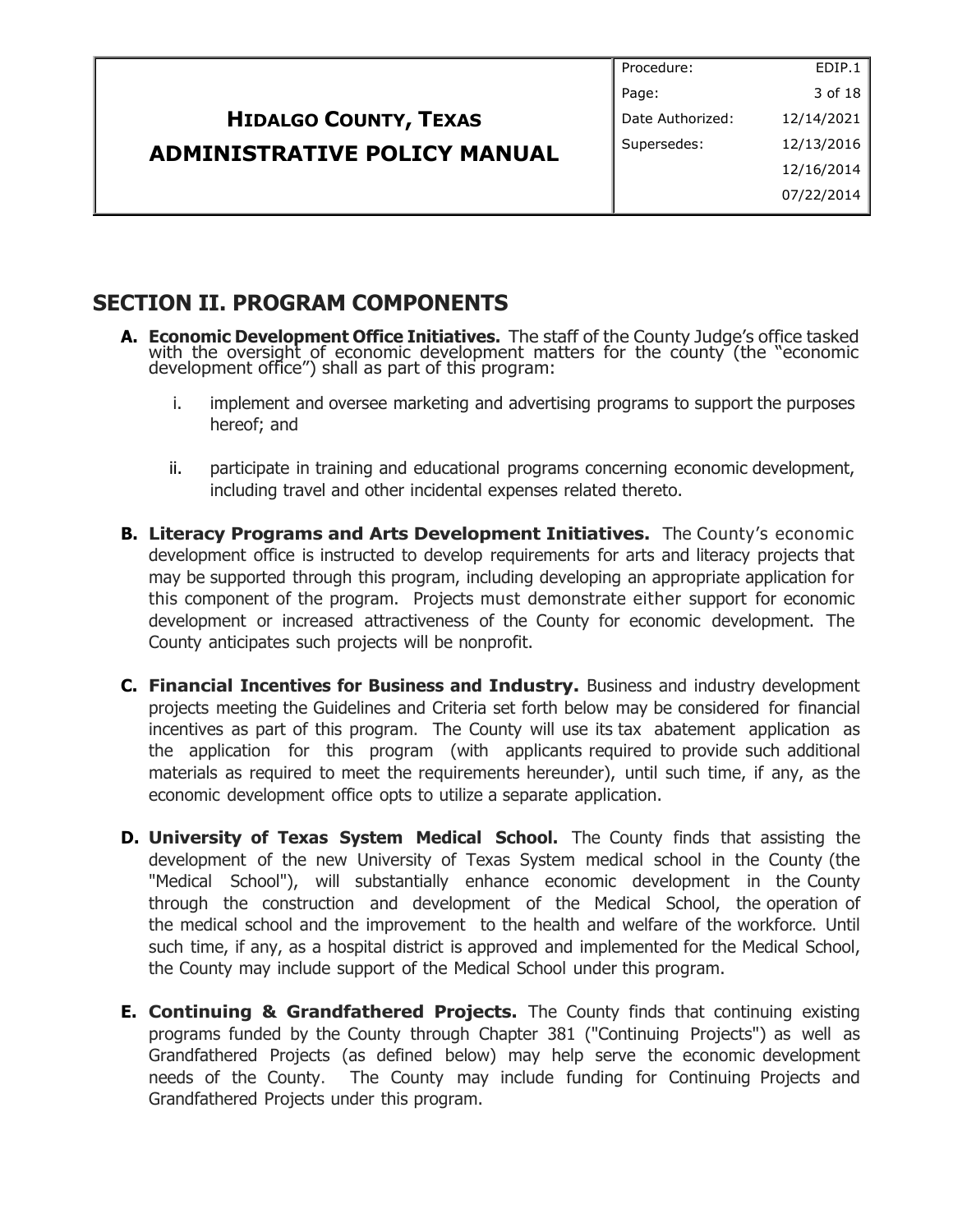|                                     | Procedure:       | EDIP.1     |
|-------------------------------------|------------------|------------|
|                                     | Page:            | 4 of 18    |
| <b>HIDALGO COUNTY, TEXAS</b>        | Date Authorized: | 12/14/2021 |
| <b>ADMINISTRATIVE POLICY MANUAL</b> | Supersedes:      | 12/13/2016 |
|                                     |                  | 12/16/2014 |
|                                     |                  | 07/22/2014 |
|                                     |                  |            |

# **SECTION III. AVAILABLE ECONOMIC DEVELOPMENT INCENTIVES**

Given the extensive need for economic development in the County, this program incorporates the broad range of incentives that the County is authorized to offer, including the following:

- Reimbursement based on property tax abatements
- Assistance in pursuing grant/loan funding from other public agencies
- Making loans or grants of public money
- Providing personnel and services of the County
- Other forms of requested assistance as may be approved by the County

The provisions of these Guidelines and Criteria shall apply to any incentive project authorized by the County under Chapter 381, and any agreement relating to such project shall incorporate these Guidelines and Criteria by reference. Notwithstanding the foregoing, every project authorized by the County under Chapter 381 shall be subject to these Guidelines and Criteria even if the agreement relating to such project fails to specifically mention these Guidelines and Criteria.

### **A. Comptroller Funds**

Each fiscal year, the County shall request Comptroller funds.

Provision of funds to literacy and arts projects pursuant to Section II.B. above shall only be made as part of this program to the extent the County has sufficient Comptroller Funds available during the applicable year.

The County may also use Comptroller Funds for other purposes hereunder, except with respect to projects approved pursuant to Section II.C.

### **B. Tax Abatements and Similar Incentives**

With respect to projects included hereunder pursuant to Section II.C above, the incentives will be funded from property tax from the related property and may be granted for a period of not more than ten (10) years. As a matter of general policy, more than one type of incentive (i.e., tax abatement, tax reinvestment zones, and Chapter 381 agreements entered into as a result of this policy) will not be used simultaneously unless the revenue stream from which the incentives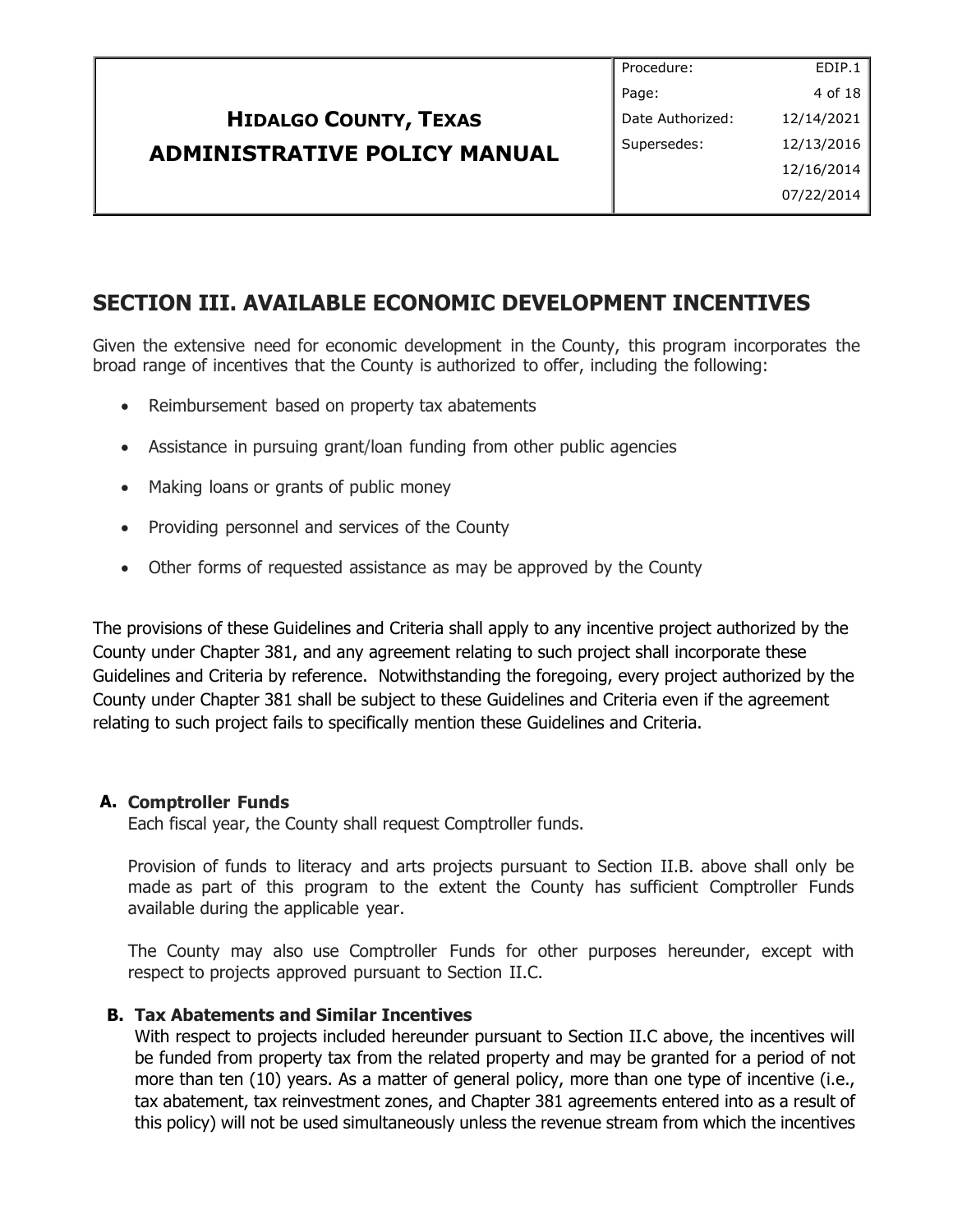|                                     | Procedure:       | EDIP.1     |
|-------------------------------------|------------------|------------|
|                                     | Page:            | 5 of 18    |
| <b>HIDALGO COUNTY, TEXAS</b>        | Date Authorized: | 12/14/2021 |
| <b>ADMINISTRATIVE POLICY MANUAL</b> | Supersedes:      | 12/13/2016 |
|                                     |                  | 12/16/2014 |
|                                     |                  | 07/22/2014 |
|                                     |                  |            |

granted in the Chapter 381 agreement are funded is derived from sources other than property tax.

The development of the project must commence within one year of applying for the incentive and construction must be completed within two years of execution of the agreement unless the agreement allows for construction in phases.

The amounts of incentives available hereunder will be governed by the County's tax abatement guidelines and criteria, provided that the agreement will require each year that the applicable tax abatement percentage will be reduced by 5% (for example, in year two, a 40% abatement will be reduced to 35%) or, in the case of Extraordinary Impact projects, 2.5%, with a 5% abatement being the floor. Further, any incentive agreement awarded hereunder will also contain provisions that tie the amount of the tax abatement in a particular year to continued growth in the County's revenue for that same year (for example, if revenues for a particular year decreased by 5%, the abatement to be paid that year will be reduced by a similar percentage [in addition to any scheduled reduction in the abatement for that year]).

Award of incentives requires the applicant to meet eligibility criteria and enter into an agreement with the County, which is approved by the Commissioners Court. The County may require a master development agreement as part of the application process when other public entities are participating in the Project.

The application process and incentive award is administered by the economic development office.

The tax abatement guidelines and criteria shall be the primary standard for the award of an incentive hereunder; however, the Commissioners Court shall have discretion to deviate from the tax abatement guidelines and criteria and consider a different percentage of tax abatement that the County will award as an economic incentive on a case-by-case basis after proper and reasonable negotiations with an applicant and other participating public entities by economic development staff in the County Judge's office. As a matter of general policy, the County will exclude any amount required for debt service when determining a participation or award amount. Further, the County will not award an economic incentive to an applicant greater than that of a municipality, an economic development corporation, or other governmental entity, when the applicant is receiving an incentive for the same project.

### **C. Pilot Program on Job Creation and Retention**

As part of its endeavor to explore different approaches for economic growth in the County, in lieu of the other incentives available hereunder, incentives based on Job creation and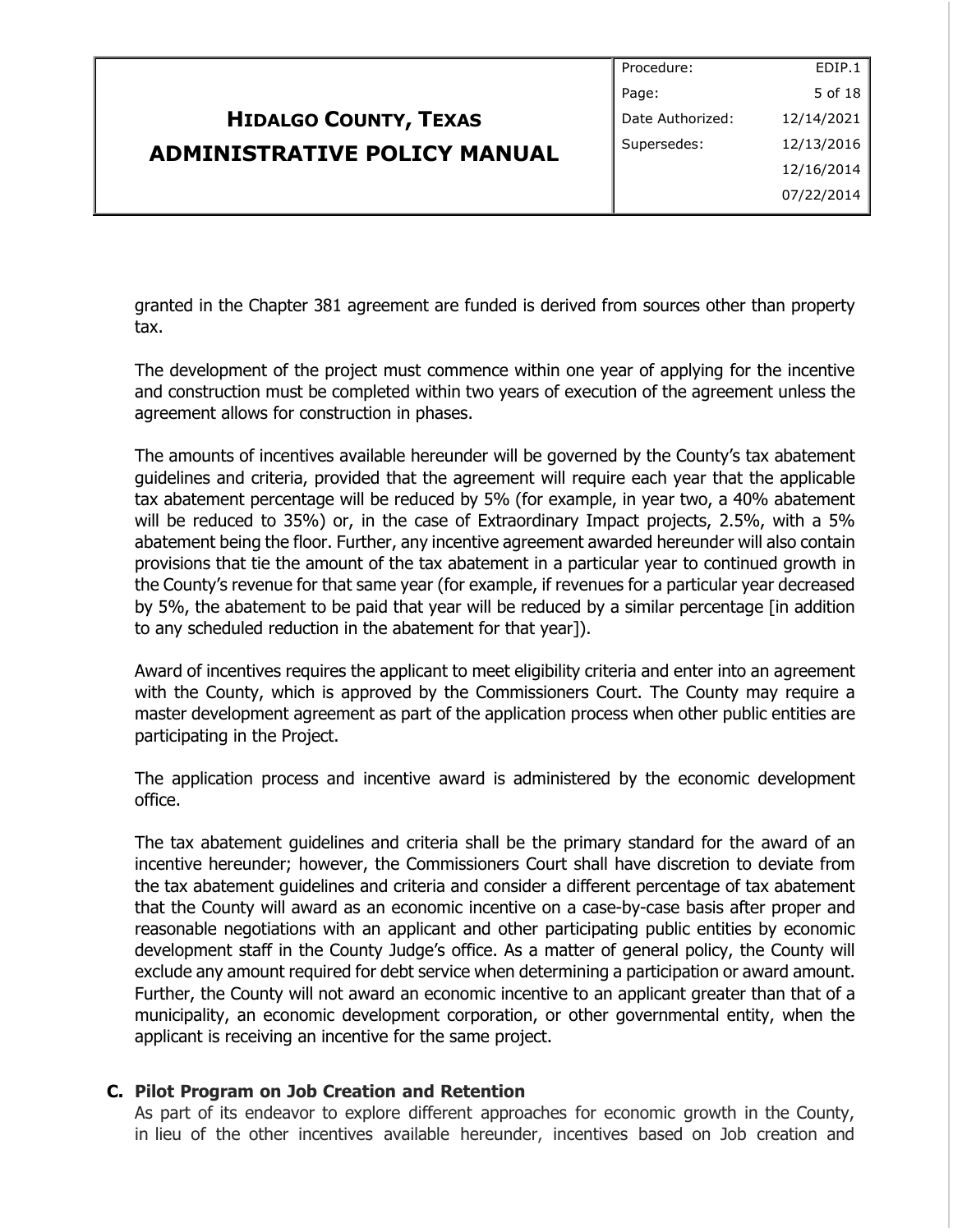|                                     | Procedure:       | EDIP.1     |
|-------------------------------------|------------------|------------|
|                                     | Page:            | 6 of 18    |
| <b>HIDALGO COUNTY, TEXAS</b>        | Date Authorized: | 12/14/2021 |
| <b>ADMINISTRATIVE POLICY MANUAL</b> | Supersedes:      | 12/13/2016 |
|                                     |                  | 12/16/2014 |
|                                     |                  | 07/22/2014 |

retention will be available to Grandfathered Projects. The incentive available to a Grandfathered Project will be capped at the maximum incentive per year that, in the County's calculation, would have been applicable pursuant to the applicable original agreement. The incentive will be funded from the tax abatements generated by property taxes assessed on and received from the Grandfathered Project.

### **D. Grants and Loans of Public Funds**

Except as expressly provided in these Guidelines and Criteria, the County will not make grants or loans of public funds of public funds pursuant to this program. Until such time as a hospital district is established and implemented for the Medical School, the County may, however, consider provision of public funds to the Medical School hereunder.

### **E. Provision of County Services and Personnel**

Upon request, the County will consider provision of specific services and personnel on a case by case basis.

# **SECTION IV. MINIMUM REQUIREMENTS FOR FINANCIAL INCENTIVES TO BUSINESSES AND INDUSTRY**

Except as otherwise set forth in this policy, in order to be considered for incentives under this program pursuant to Section II.C, a project must meet the following minimum requirements, and must explain in the project plan (submitted as part of the application) how the requirements are met:

- A. The County pursues a stable, year-round economy with unemployment rates at least as favorable as the rest of Texas. The project must create at least 26 new jobs.
- B. The County seeks to attract projects that will include substantial economic development for the County. The project must invest at least \$1.5 million in real and personal property in the County.
- C. The project, including all businesses and entities related to it, must comply with all applicable environmental and governmental regulations during the term of incentive agreement.
- D. In the event the project is located in whole or in part in any municipality, the municipality must (i) fund at least 50% of the total costs of the proposed public improvements or associated project costs for which incentives are provided by the County and (ii) assume responsibility for any future maintenance costs associated with such public improvements (if applicable).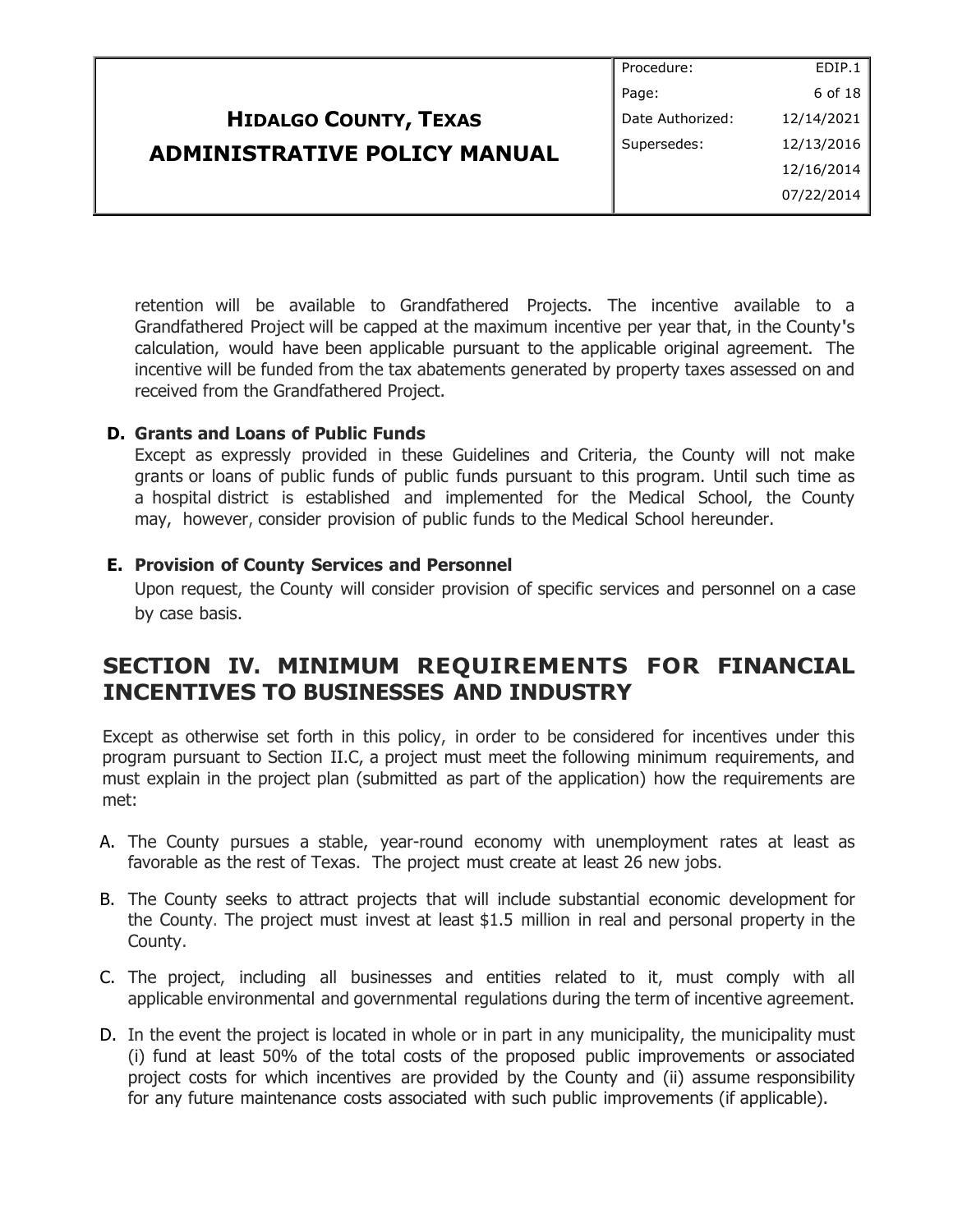|                                     | Procedure:       | EDIP.1     |
|-------------------------------------|------------------|------------|
|                                     | Page:            | 7 of 18    |
| <b>HIDALGO COUNTY, TEXAS</b>        | Date Authorized: | 12/14/2021 |
| <b>ADMINISTRATIVE POLICY MANUAL</b> | Supersedes:      | 12/13/2016 |
|                                     |                  | 12/16/2014 |
|                                     |                  | 07/22/2014 |

Requirements:

- Application includes a statement of compliance with all applicable rules and regulations.
- Application includes a copy of city ordinance and related agreement that demonstrates funding and maintenance commitments toward the project.
- Such other documentation as required by the County.

Grandfathered Projects are deemed to have met the minimum requirements.

While the County is not obligated to grant incentives to any applicant, an applicant pursuant to Section II.C. must meet the minimum criteria set forth about in this section and qualify under Section V in order to be eligible for consideration for any incentives under these Guidelines and Criteria. A project meeting all of these criteria does not entitle the applicant to incentives for the project, and nothing contained herein limits the discretion of the Commissioners Court with respect to denying incentives.

This process is intended to ensure that projects the County invests in pursuant to Section II.C. of this program are of a certain quality, and that the projects match the region's needs and result in viable opportunities for the local workforce.

# **SECTION V. GENERAL CRITERIA**

Projects meeting the minimum requirements set forth in Section IV above or within an exception below, will be evaluated on the following criteria and scored accordingly.

### **A. Overall Economic and Fiscal Impact**

The project must demonstrate public purpose and economic benefit through advancement of the County's economic goals, including expanding the tax base, creating jobs, increasing private capital investment in the community, spurring development in targeted County locations; or encouraging development of targeted businesses or clusters desirable to enhance the County's economy.

Requirements:

- Economic impact analysis (jobs, economic activity)
- Net fiscal impact analysis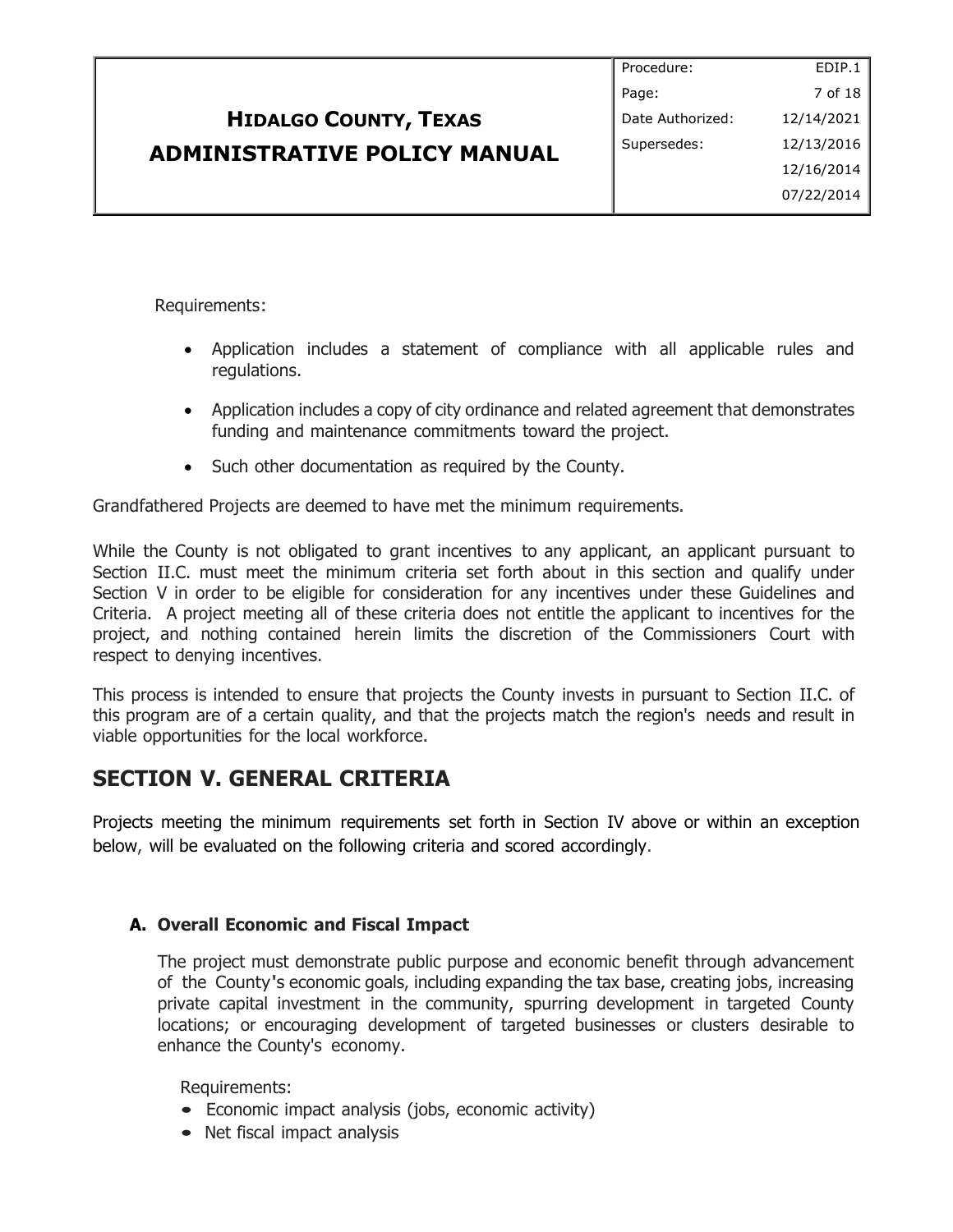| Procedure:       | EDIP.1     |
|------------------|------------|
| Page:            | 8 of 18    |
| Date Authorized: | 12/14/2021 |
| Supersedes:      | 12/13/2016 |
|                  | 12/16/2014 |
|                  | 07/22/2014 |
|                  |            |

• Other project-specific items

## **B. Linkages to Local Economy**

- 1. The County supports the development of underdeveloped areas, blighted areas, and targeted infill areas within the County. Specifically, the County desires to support projects that benefit rural areas within the County and those areas with high unemployment.
- 2. The County supports the retention and expansion of existing businesses within the County, and the maintenance and attraction of headquarters operations to the County.
- 3. The County seeks to attract businesses within the industry clusters identified by Workforce Solutions in the Industry Cluster Analyses for the Rio Grande Valley: manufacturing, transportation, logistics and warehousing, business and professional services, retail, tourism, recreation and entertainment, and health services and medical technologies. In particular, the County seeks to encourage development of new industry clusters, such as telecommunications and technology. The applicant must be in a growing industry and demonstrate financial stability and capacity to complete the project.
- 4. The County of Hidalgo supports the attraction and retention of companies that have strong regional, national, or international markets for their products or services.
- 5. The County supports projects that create contracting opportunities for local firms, especially small and disadvantaged business.

Requirements:

- Application must include a detailed project plan, which covers the above criteria, including establishing goals for diversity in vendor contracting.
- Analysis of materials provided with application and information gleaned from secondary sources.

### **C. Infrastructure Impact**

1. The County supports projects that positively impact the County and communities in the County, and that have a regional benefit beyond the proposed project.

Requirement: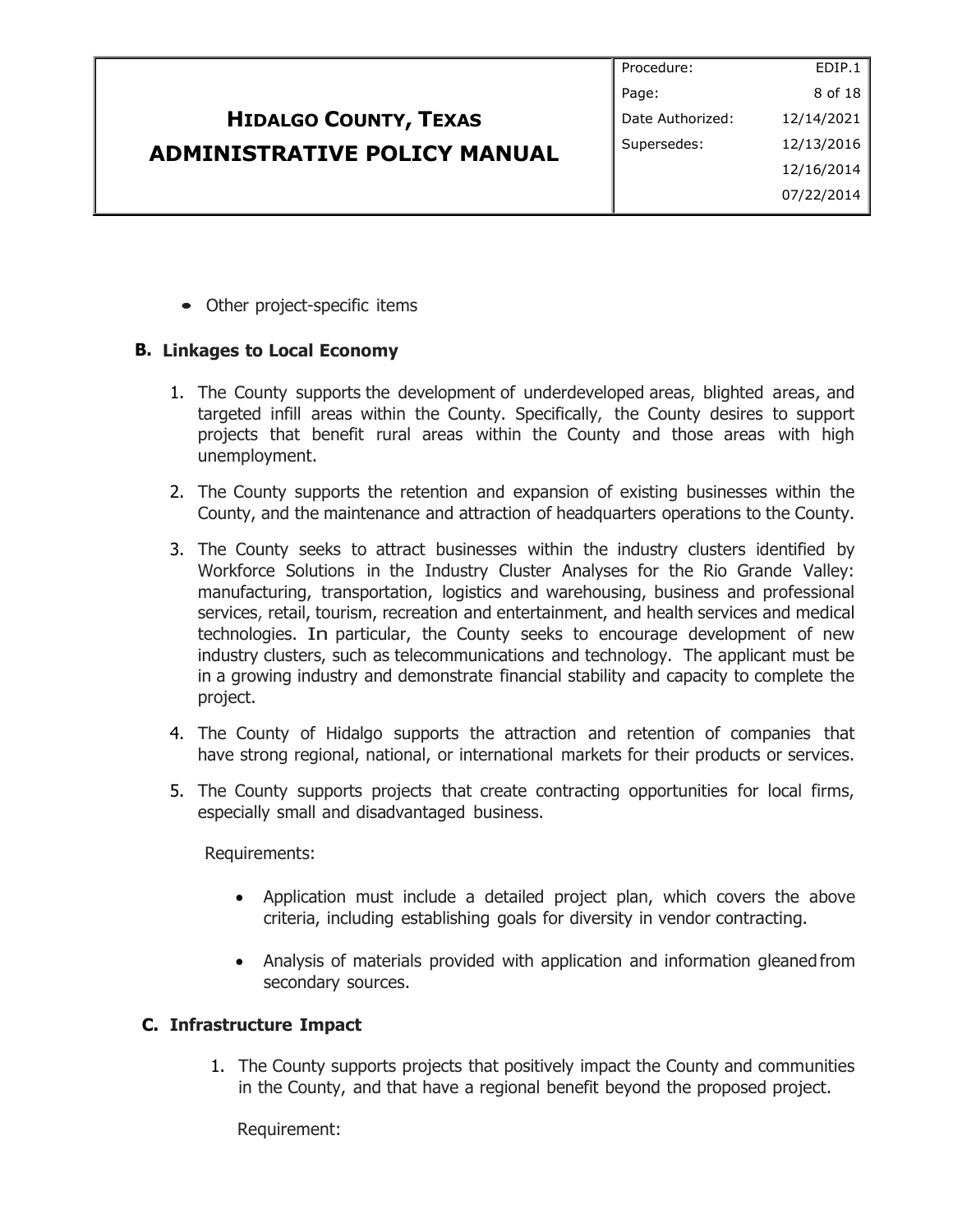|                                     | Procedure:       | EDIP.1     |
|-------------------------------------|------------------|------------|
|                                     | Page:            | 9 of 18    |
| <b>HIDALGO COUNTY, TEXAS</b>        | Date Authorized: | 12/14/2021 |
| <b>ADMINISTRATIVE POLICY MANUAL</b> | Supersedes:      | 12/13/2016 |
|                                     |                  | 12/16/2014 |
|                                     |                  | 07/22/2014 |
|                                     |                  |            |

- Application includes a detailed description of any public improvements that will be undertaken, how they will be funded, and a statement about how these improvements benefit the County, or an area and/or region of the County.
- 2. A project should generate revenues to the County which outweigh costs associated with incentives. The County will not consider projects that make a disproportionate demand on County's infrastructure.

Requirement:

- Net fiscal impact analysis, economic impact analysis, and other information included in application and obtained from other sources.
- 3. The County supports projects that provide new public facilities (e.g., park and other public open space, libraries, hike and bike trails) and/or meet U.S. Green Building Council Leadership in Energy and Environmental Design Program (LEED) Standards/Certification.

Requirements:

- Documentation of public facilities, programs or services included in application.
- U.S. Green Building Council LED Standards/Certification

## **D. Character of Jobs/Labor Force Practices**

The County seeks to attract projects that create substantial employment opportunities, with an emphasis on the following:

- 1. The County will consider average wage paid and how wages compare to the local or national industry average. The County will also consider the median wage paid and how job categories and wages are distributed with the overall structure of the business. Specifically, the County is interested in jobs that pay a wage or salary equal to or greater than the then current Hidalgo County Median Wage as computed annually by the Texas Workforce Commission. (For example, 2006 Median wage was \$19,582/year or \$9.41/hour.)
- 2. The County seeks to attract projects in which the majority of the new hires are already residents of the County.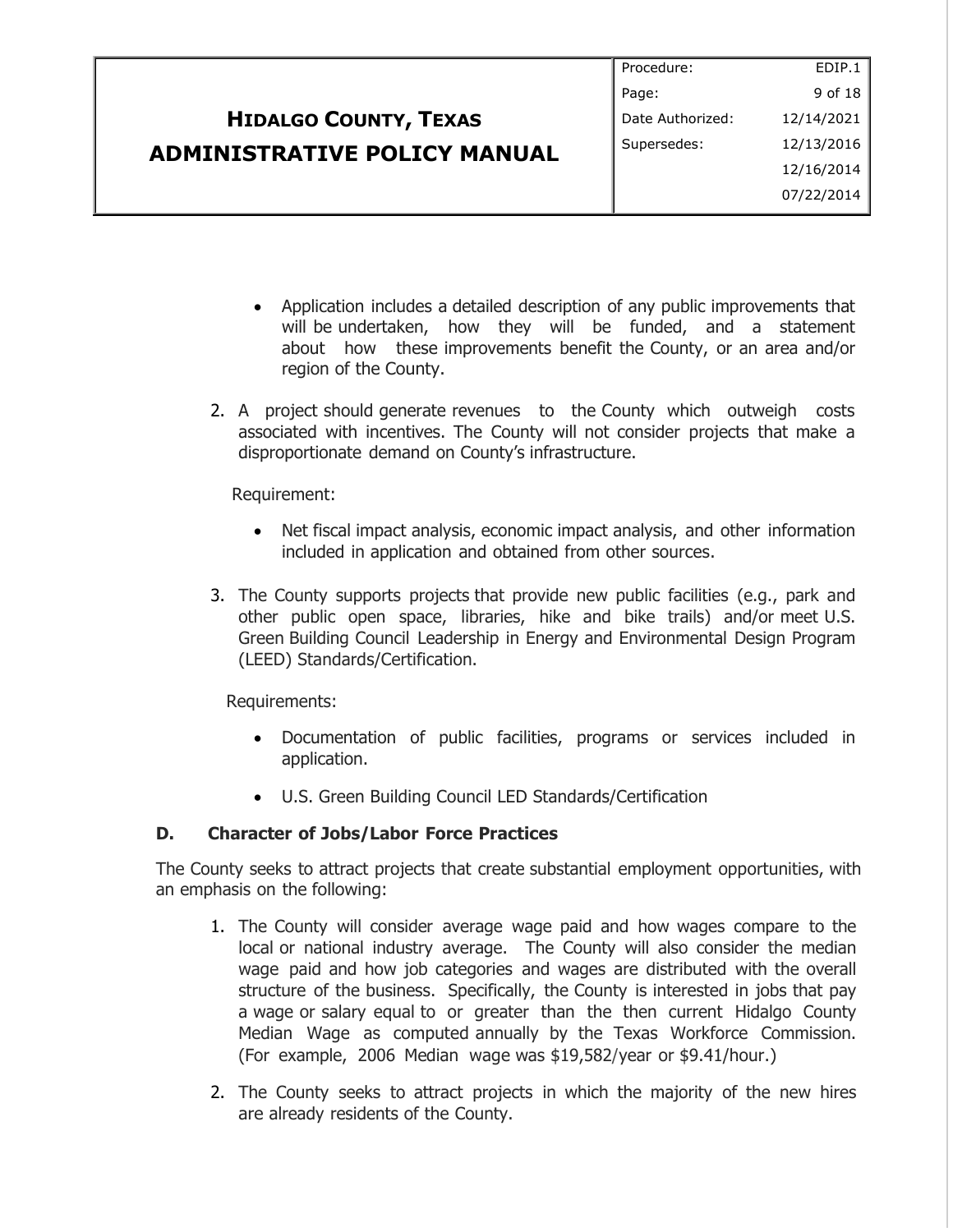|                                     | Procedure:       | EDIP.1     |
|-------------------------------------|------------------|------------|
|                                     | Page:            | 10 of 18   |
| <b>HIDALGO COUNTY, TEXAS</b>        | Date Authorized: | 12/14/2021 |
| <b>ADMINISTRATIVE POLICY MANUAL</b> | Supersedes:      | 12/13/2016 |
|                                     |                  | 12/16/2014 |
|                                     |                  | 07/22/2014 |
|                                     |                  |            |

3. The County is interested in projects that provide education, training or other oppmtunities for advancement.

Requirements:

- Total of number of jobs created.
- Average and median wages compared to national/regional averages.
- Estimate of percentage of hiring from local labor force.
- Employee training plan or other information in application about available opportunities for advancement.

### **E. Extraordinary Impact**

For a project to be eligible for additional consideration for incentives pursuant to these Guidelines and Criteria, the business or commercial development project, in the opinion of the Hidalgo County Commissioners Court, must meet all of the following additional criteria:

- 1. The project creates 250 or more jobs (as defined in Section IV.A. above).
- 2. The project invests \$25 million or more in real and personal property within the County.
- 3. The project makes health benefits available to its employees, including paymg at least 50% of the insurance premium.

Requirements:

- Economic impact analysis (jobs, economic activity).
- Net fiscal impact analysis.
- Documentation of health benefits.

### **F. Qualification By Means of Other Economic Development Programs (Grandfathered Projects)**

In lieu of meeting the requirements set forth in Section V.A through E above, a project (each, a "Grandfathered Project") may be eligible for incentives hereunder if it meets the following criteria: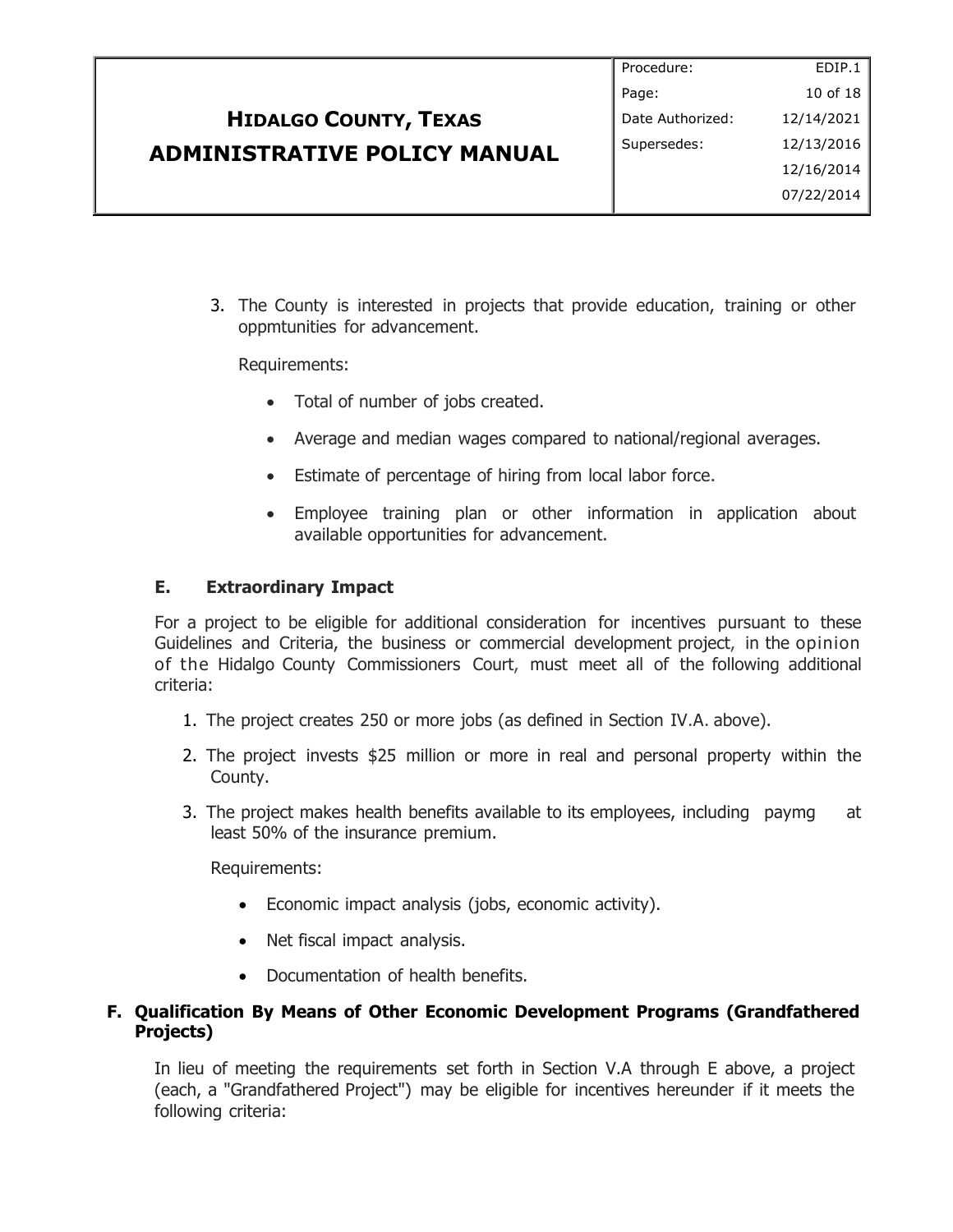| Procedure:       | EDIP.1     |
|------------------|------------|
| Page:            | 11 of 18   |
| Date Authorized: | 12/14/2021 |
| Supersedes:      | 12/13/2016 |
|                  | 12/16/2014 |
|                  | 07/22/2014 |
|                  |            |

- 1. The applicant previously applied for economic development incentives from the County through a different program prior to adoption of these Guidelines and Criteria.
- 2. Commissioners Court previously approved economic development assistance through other County programs (such as tax abatement).
- 3. The applicant did not receive economic development assistance from County for the project due to issues involving lack of participation of a non-applicant owner of real property involved in the project.
- 4. The project has and is expected to continue to provide to the County the economic benefits for which the County originally approved economic development assistance, including that it has created or will create at least 26 jobs (as defined in Section IV.A. above) and that the project invests or has invested \$1.5 million or more in real and personal property within the County.

Requirements:

- Update original application, including economic impact analysis (jobs, economic activity), and explanation of how the project meets the goals of this program.
- Net fiscal impact analysis.
- Documentation of jobs, investment and health benefits.
- Relase the County from any and all obligations under original economic development incentive program and/or agreements.

### **G. Continuing Projects**

In lieu of meeting the requirements set forth above in Section V, a Continuing Project may be eligible for incentives hereunder if it meets the following criteria:

- 1. The Continuing Project has received economic development incentives from the County through Chapter 381 within the fifteen months prior to the request for incentives hereunder.
- 2. The County is satisfied with the performance of the Continuing Project.
- 3. The request is for incentives of a similar kind to the previously granted incentives and is for the purpose of continuing and/or expanding the Continuing Project.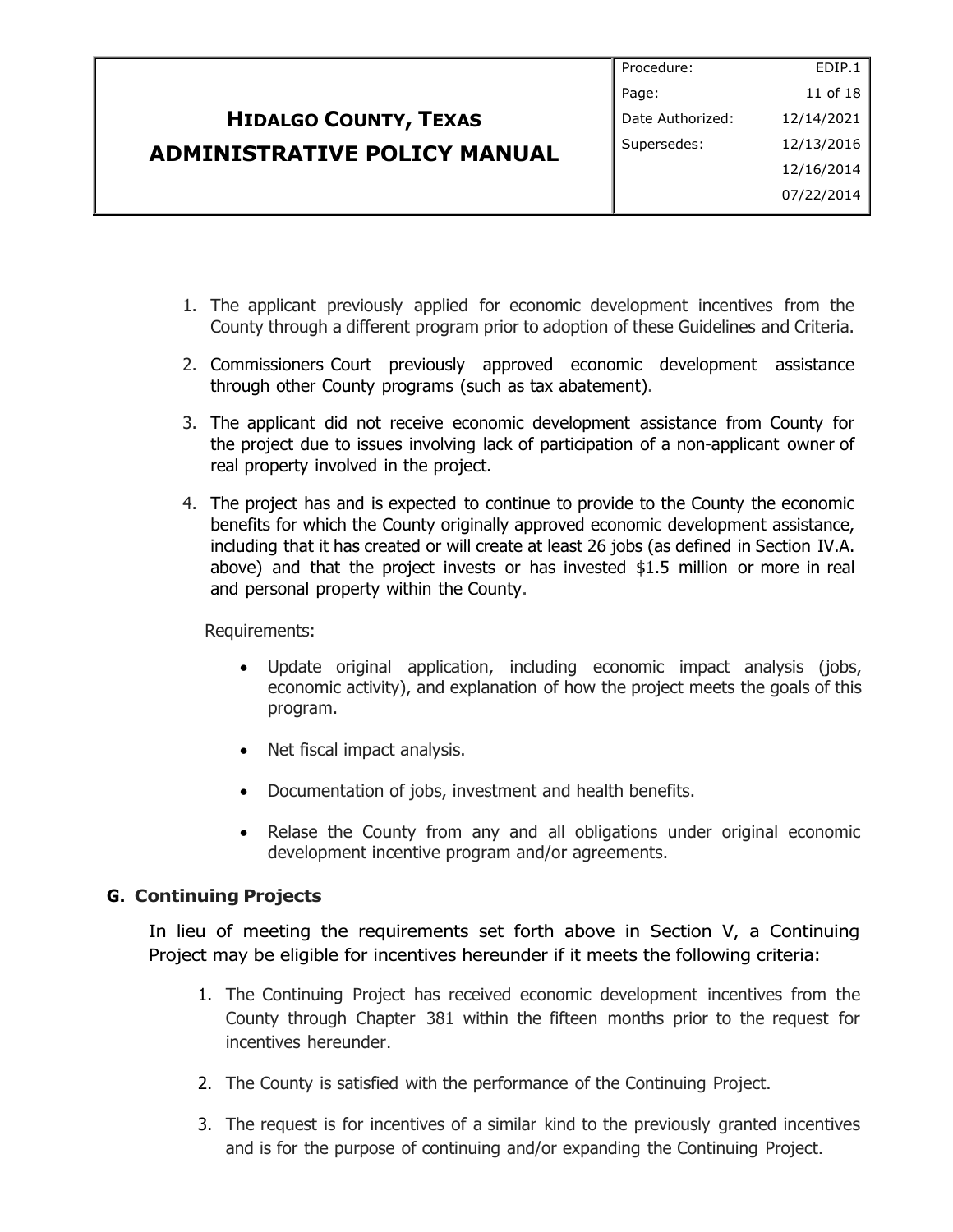| EDIP.1<br>Procedure:           |
|--------------------------------|
| 12 of 18<br>Page:              |
| 12/14/2021<br>Date Authorized: |
| 12/13/2016<br>Supersedes:      |
| 12/16/2014                     |
| 07/22/2014                     |
|                                |

Requirements:

- Update original application, if any.
- Provide information on progress of the Continuing Project, ongoing needs and explanation of how the Continuing Project meets the goals of this program.

# **SECTION VI. APPLICATION AND EVALUATION PROCESS**

The County will review the project plan and other materials submitted by the applicant. The economic development office may make a recommendation to Commissioners Court as to the suitability of a project and appropriate incentives as set forth below.

The decision to provide any economic development incentives will be considered on a project- byproject basis, in accordance with the criteria set forth in this policy, and at the discretion of the Hidalgo County Commissioners Court who, with respect to:

- i. Continuing Projects and applicants who submitted a written request for incentives through other economic development programs prior to January 1, 2014;
- ii. applicants concerning projects within any existing or proposed Countytransportation reinvestment zone in accordance with Section 222.107 of the Texas Transportation Code;
- iii. the Medical School; and
- iv. applicants concerning projects of Extraordinary Impact

The Hidalgo County Commissioners Court may waive some or all of the requirements, criteria and application award process set forth in this policy if reasonable proof is shown of why the waiver is needed and of the benefit to the County of granting both the waiver and the economic development incentive. A waiver of any or all of the requirements, criteria and application award process must be set forth in a writing signed by the County Judge and reflected in the minutes of a meeting of the Hidalgo County Commissioners Court.

The County will consider participating in projects pursuant to Sections II.B-C and E on a caseby-case basis when a fully completed application in a form provided by the County is received by the Office of the County Judge (or such other documentation as is required hereunder), which may be forwarded to such office by the applicable Precinct, and when the application is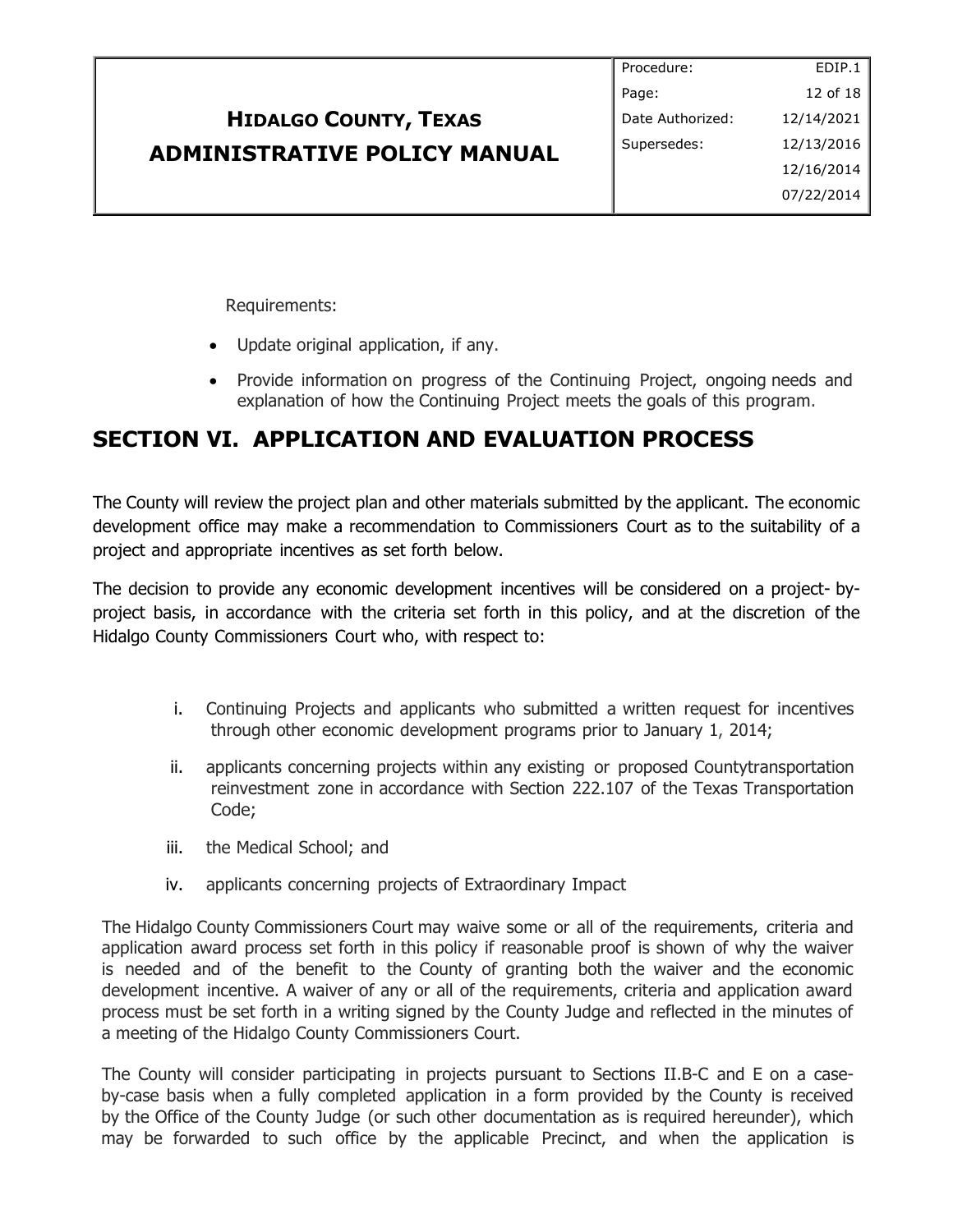| Procedure:       | EDIP.1     |
|------------------|------------|
| Page:            | 13 of 18   |
| Date Authorized: | 12/14/2021 |
| Supersedes:      | 12/13/2016 |
|                  | 12/16/2014 |
|                  | 07/22/2014 |
|                  |            |

accompanied by all of the required information and any subsequent information requested by such office, which will be used by the economic development office and Commissioners Court to evaluate the County's participation in awarding incentives under a Chapter 381 agreement.

The information requested on the application will allow the County to assess the project's eligibility, perform a cost/benefit analysis of the proposed project, and evaluate the proposed project based on the County's incentive award amount criteria.

Applications should be received by the County Judge's Office no later than October 1, in order to have an agreement considered and executed in the same year that the application is submitted to the County; it being understood that certain applications may require additional time for review and that the County may decline to grant requested incentives in its discretion.

All information provided by the applicant that is labeled confidential shall be treated as confidential to the extent permitted by State law, including without limitation Section 312.003 of Texas Tax Code and Section 552 of the Texas Government Code. When an economic incentive is awarded by the Commissioner's Court, the core business data required to demonstrate eligibility will be included in the public report to the Commissioner's Court. The incentive agreement will also be available to the public.

Applicants for incentives under Section II.C must submit with the application, proof of having paid to the County a non-refundable application fee of \$1,000 in accordance with the tax abatement guidelines, if applicable, (which may include proof of having previously paid such fee to the County in the case of a Grandfathered Project). Such fee is to partially offset the County's expenses in reviewing the application and shall not be refunded in the event the application is withdrawn by applicant or denied by the County. By paying the fee or submitting an application, the applicant agrees to these Guidelines and Criteria, including without limitation that the fee is non-refundable.

The application and award process is as follows:

- 1. The application is submitted to the County Judge's Office with a copy of the receipt issued by the Hidalgo County Treasurer evidencing payment of the application fee.
- 2. A determination of eligibility based on the minimum requirements, if applicable is made by the economic development office, and if the determination is that such requirements are not met, the applicant is so notified and the application process ends.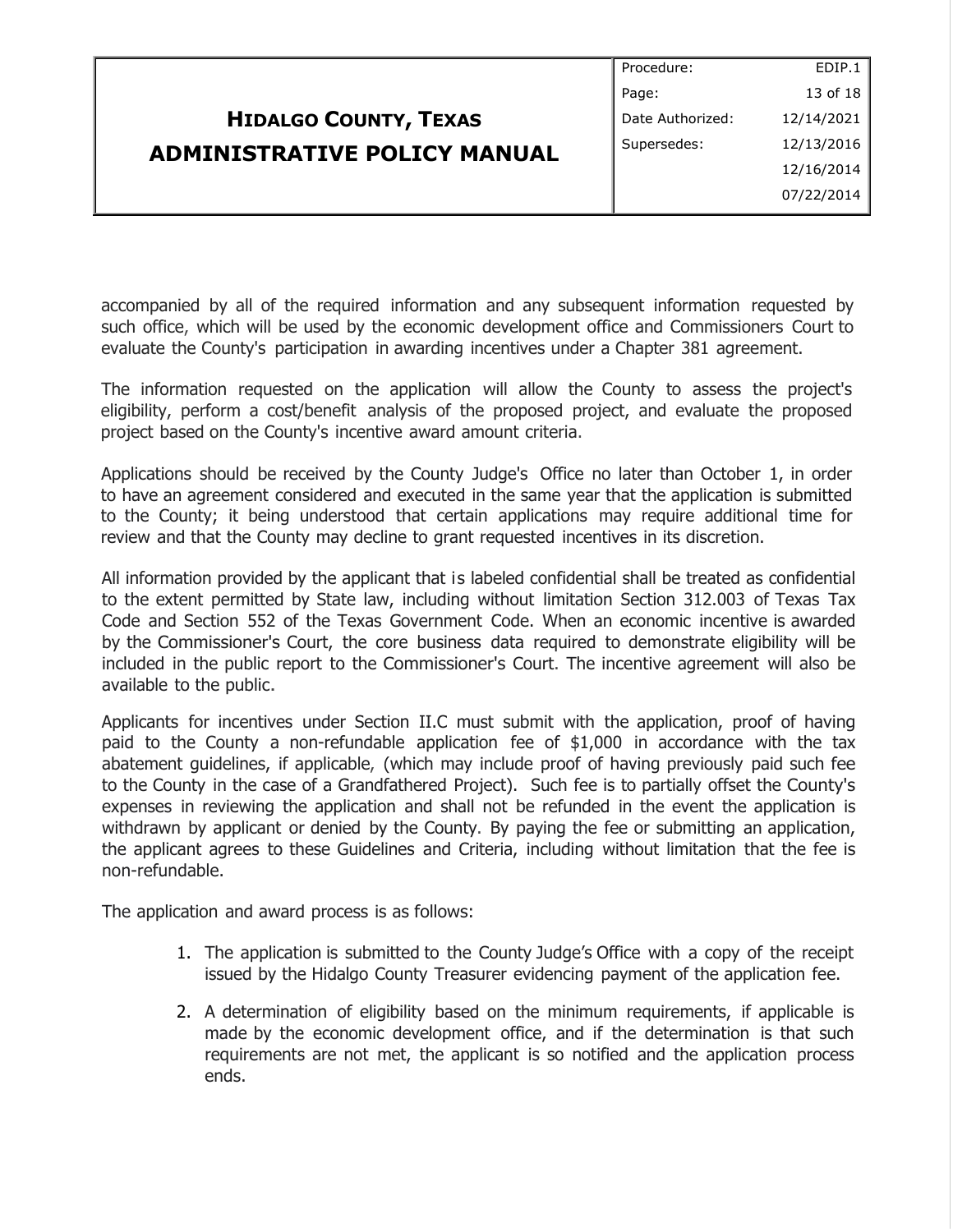|                                     | Procedure:       | EDIP.1     |
|-------------------------------------|------------------|------------|
|                                     | Page:            | 14 of 18   |
| <b>HIDALGO COUNTY, TEXAS</b>        | Date Authorized: | 12/14/2021 |
| <b>ADMINISTRATIVE POLICY MANUAL</b> | Supersedes:      | 12/13/2016 |
|                                     |                  | 12/16/2014 |
|                                     |                  | 07/22/2014 |
|                                     |                  |            |

- 3. The application, if deemed to meet the minimum requirements, is referred to the auditor's office, budget office, tax office, planning department, and appropriate County precinct office for comments.
- 4. A representative from the budget office, tax office, planning department and each of the four County Precincts may submit recommendations to the economic development office as to how such representatives rate the project based upon the evaluation criteria.
- 5. The economic development office may then recommend what incentives, if any, the applicant should receive and length of incentive, based on the results of the evaluation criteria rating. If the economic development Office does not recommend an incentive, the economic development office shall so notify the applicant and the application process ends unless the Commissioners Court directs the economic development office to reconsider an application.
- 6. If an incentive is recommended, the project is referred to legal counsel for review and preparation of an agreement.
- 7. The Economic Development Office recommends an economic incentive award amount, duration and type to the Commissioner's Court for their review and action.
- 8. The Commissioner's Court reviews the Economic Development Office's recommendation and may deny the application or take such other action as it deems appropriate, which may include approving the recommended incentive.
- 9. If an incentive is authorized by the Commissioner's Court, an appropriate agreement is entered into with the applicant, defining the terms and conditions of the award.
- 10. Except with respect to the projects qualifying pursuant to Section VF (which may commence construction after submission of the original application), Project construction may only commence after the appropriate agreement is entered with the applicant. Commencement of construction is considered to have taken place when any one of the following has occurred:
	- a) A building permit has been issued for construction not associated with mitigating an environmental hazard;
	- b) The project's site has been cleared and prepared for development;
	- c) Construction (including renovations or tenant finish-out) has begun;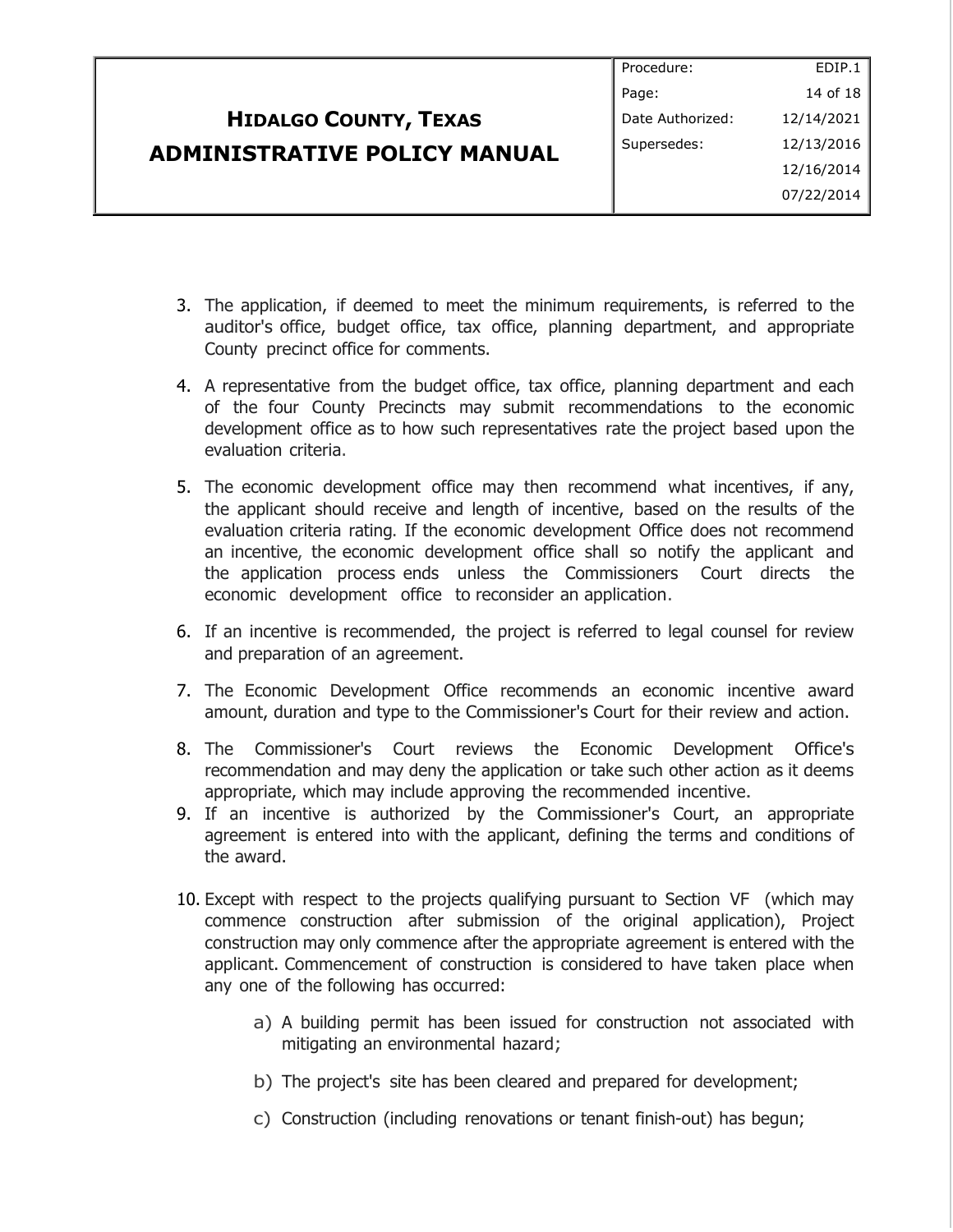|                                     | Procedure:       | EDIP.1     |
|-------------------------------------|------------------|------------|
|                                     | Page:            | 15 of 18   |
| <b>HIDALGO COUNTY, TEXAS</b>        | Date Authorized: | 12/14/2021 |
| <b>ADMINISTRATIVE POLICY MANUAL</b> | Supersedes:      | 12/13/2016 |
|                                     |                  | 12/16/2014 |
|                                     |                  | 07/22/2014 |

- d) Site specific infrastructure has begun to be installed; or
- e) Equipment, inventory, or employees have been relocated to the new site.

If at any stage the application is found to be missing required elements, or additional information is deemed to be needed, the application will be on hold until such time as the elements or information is provided. Any application on hold for 30 days will be deemed voluntarily withdrawn by the applicant. Receipt of the elements or inf01mation may cause the application to need to repeat steps in the process. An appeal of any action hereunder must be submitted to the Office of the County Judge, for review by the Commissioners Court, within thirty days of such action.

Without limiting the generality of the foregoing, incentives approved by the Commissioners Court are subject to the applicant (and any other parties required by the County) entering into a written agreement on terms acceptable to the County and the incentives will not be provided to the applicant absent such written agreement.

## **SECTION VII. COMPLIANCE**

All economic development incentives will be formalized in a written agreement between the County, the applicant, and, if applicable, one or more cities. The recipient of the incentive will be required to meet the following performance criteria:

- Compliance with all applicable requirements under this policy.
- Compliance with all applicable governmental laws, rules and regulations.
- Jobs created as required in the agreement.
- Capital investment in real and personal property as required in the agreement.
- Compliance with wage requirements.
- Compliance with any other conditions imposed by the Economic Development Incentives Agreement.

The County reserves the right to audit the recipient to assure compliance with the Economic Development Incentives Agreement. The recipient will be required to certify compliance with any conditions imposed by the agreement prior to obtaining any reimbursement from the County. Non-compliance with any provisions, including failure to provide sufficient documentation of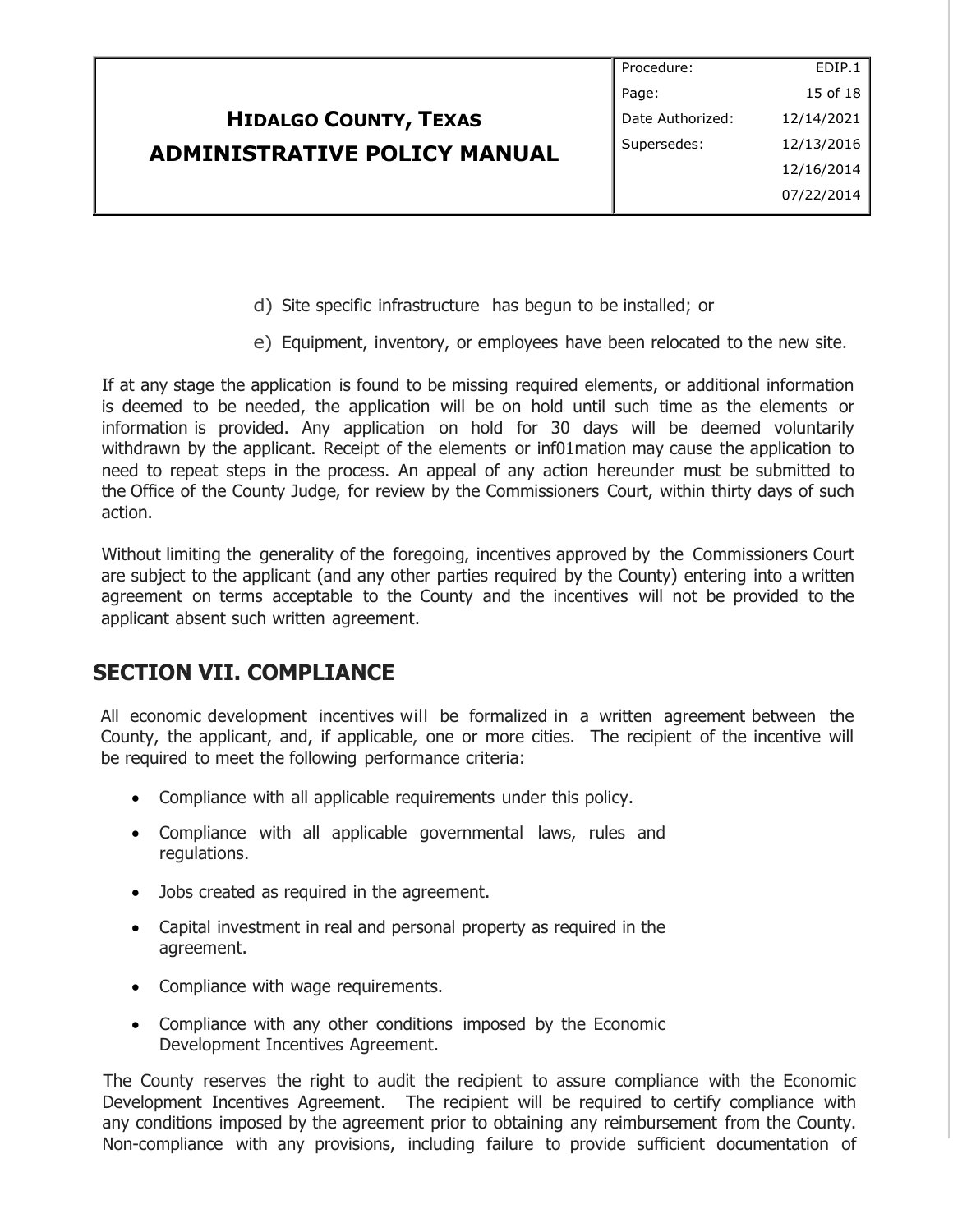| Procedure:       | EDIP.1     |
|------------------|------------|
| Page:            | 16 of 18   |
| Date Authorized: | 12/14/2021 |
| Supersedes:      | 12/13/2016 |
|                  | 12/16/2014 |
|                  | 07/22/2014 |
|                  |            |

compliance on a timely result, will result in waiver of the incentives for the calendar year. In addition, the Commissioner's Court may discontinue or reduce any on-going incentives if the performance criteria are not met, including timely provision of such documentation.

The County may require such recapture and other enforcement provisions as it deems suitable in any applicable agreement under this program. Applicants are referred to the County's tax abatement guidelines for examples of recapture and other enforcement provisions, although the County reserves the right to use other or additional compliance and enforcement provisions as it deems appropriate in 381 agreements.

# **SECTION VIII. ADMINISTRATION**

### **A. Access to Facility.**

Each agreement will stipulate that employees and/or designated representatives of the County will have access to the project and related facilities during the term of the incentive or any applicable agreement to inspect the facility and/or improvements to determine if the terms and conditions of the granting of the incentive or of the agreement are being met. The County may execute a contract with any other jurisdiction(s) to conduct such inspections. All inspections will be conducted in a manner as to not unreasonably interfere with the construction and/or operation of the facility; provided however, the County may conduct "spot" inspections requiring no advance notification to application. All inspections will be made with one or more representatives of the owner, lessor or lessee, and in accordance with such party's safety standards.

### **B. Reports, Audits and Inspections.**

Owners of facilities and lessees, if any, of eligible property for which incentives are granted will annually certify to the County that they are in compliance with the terms of the incentives and of any applicable agreement. In addition, owners and lessees will provide reports and records reasonably necessary to support each year of the agreement. Such reports and records will include information supporting job creation and retention requirements, information on property purchases, and status reports on the project's progress. Reports supporting job creation and retention shall include Texas Workforce Commission Reports (all Social Security numbers must be redacted prior to submitting such reports to the County) submitted to the State Comptroller on a quarterly basis and a breakdown of all jobs with total annual hours per job. Upon completion of a project, property owners will provide the County with a final report (i) describing all property for which tax incentive is granted, (ii) providing documentation of the final investment costs and (iii) certifying the number of jobs created. If the incentives are granted to a lessor and lessee, the lessee will provide and certify the portion of the final report concerning the number of jobs created. This final report will be accompanied by the opinion of an independent certified public accountant as to its accuracy and completeness. The County will periodically evaluate each facility receiving an incentive to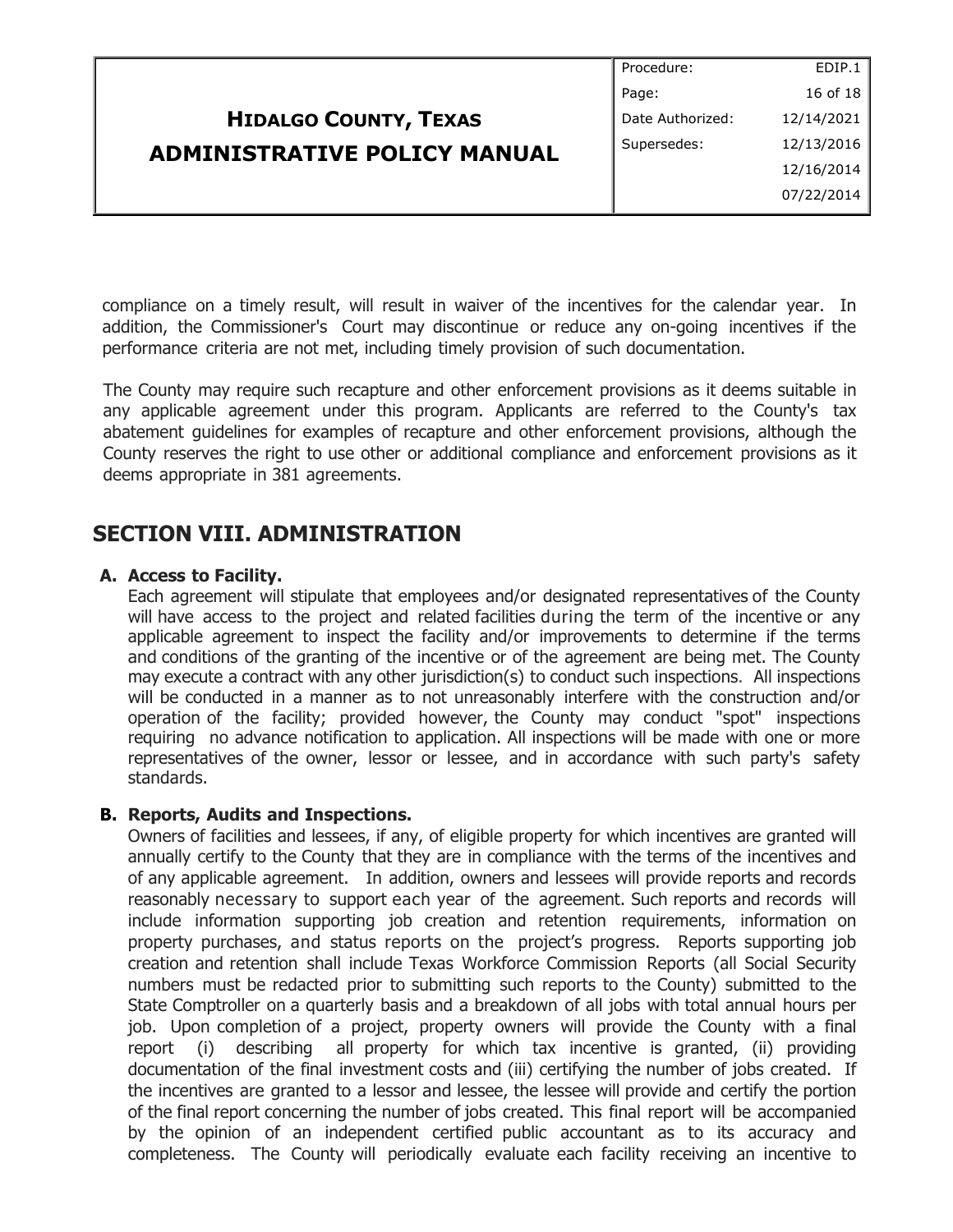|                                     | Procedure:       | EDIP.1     |
|-------------------------------------|------------------|------------|
|                                     | Page:            | 17 of 18   |
| <b>HIDALGO COUNTY, TEXAS</b>        | Date Authorized: | 12/14/2021 |
| <b>ADMINISTRATIVE POLICY MANUAL</b> | Supersedes:      | 12/13/2016 |
|                                     |                  | 12/16/2014 |
|                                     |                  | 07/22/2014 |
|                                     |                  |            |

ensure compliance with the agreement and report possible violations of the agreement. The County will have the right to audit the books and records related to the eligible property and supporting the eligible property reports.

# **SECTION IX. DEFINITIONS**

The following definitions apply to the use of terms herein:

- A. "Base year value" means the taxable value of the applicant's real and personal property of a type eligible for tax abatement (which excludes inventory and supplies) located in a designated reinvestment zone on January I of the year of the execution of the Agreement.
- B. "Comptroller Funds" has the meaning given such term in Section I above.
- C. "Continuing Project" has the meaning given such term in Section II.E. above.
- D. "County" has the meaning given such term in Section I above.
- E. Economic development office" has the meaning given such term in Section II.A. above.
- F. "Grandfathered Project" has the meaning given such term in Section V.F. above.
- G. "Guidelines and Criteria" has the meaning given such tenn in section I above.
- H. "Job" means a permanent, full-time employment position, hired directly or contracted through another entity, that has provided or will result in employment of at least 1,820 hours in the position in a year. Any position providing less than the specified number of hours a year, regardless of the employer's designation of such position, or otherwise not intended as primary employment does not qualify as a "Job" for purposes of these Guidelines and Criteria. See Section V.D above for additional provisions concerning jobs.
- I. "Medical School" has the meaning given such term in Section II.D. above.
- J. "Personal property" means property that is not real property, and consists of intangible and tangible personal property. Intangible personal means a claim, interest (other than an interest in tangible property), right, or other thing that has value but cannot be seen, felt, weighed, measured, or othe1wise perceived by the senses, although its existence may be evidenced by a document. It includes a stock, bond, note or account receivable, certificate of deposit, share account, share certificate account, share deposit account, insurance policy, annuity, pension, cause of action, contract, and goodwill. Tangible personal property means personal property that can be seen, weighed, measured, felt, or